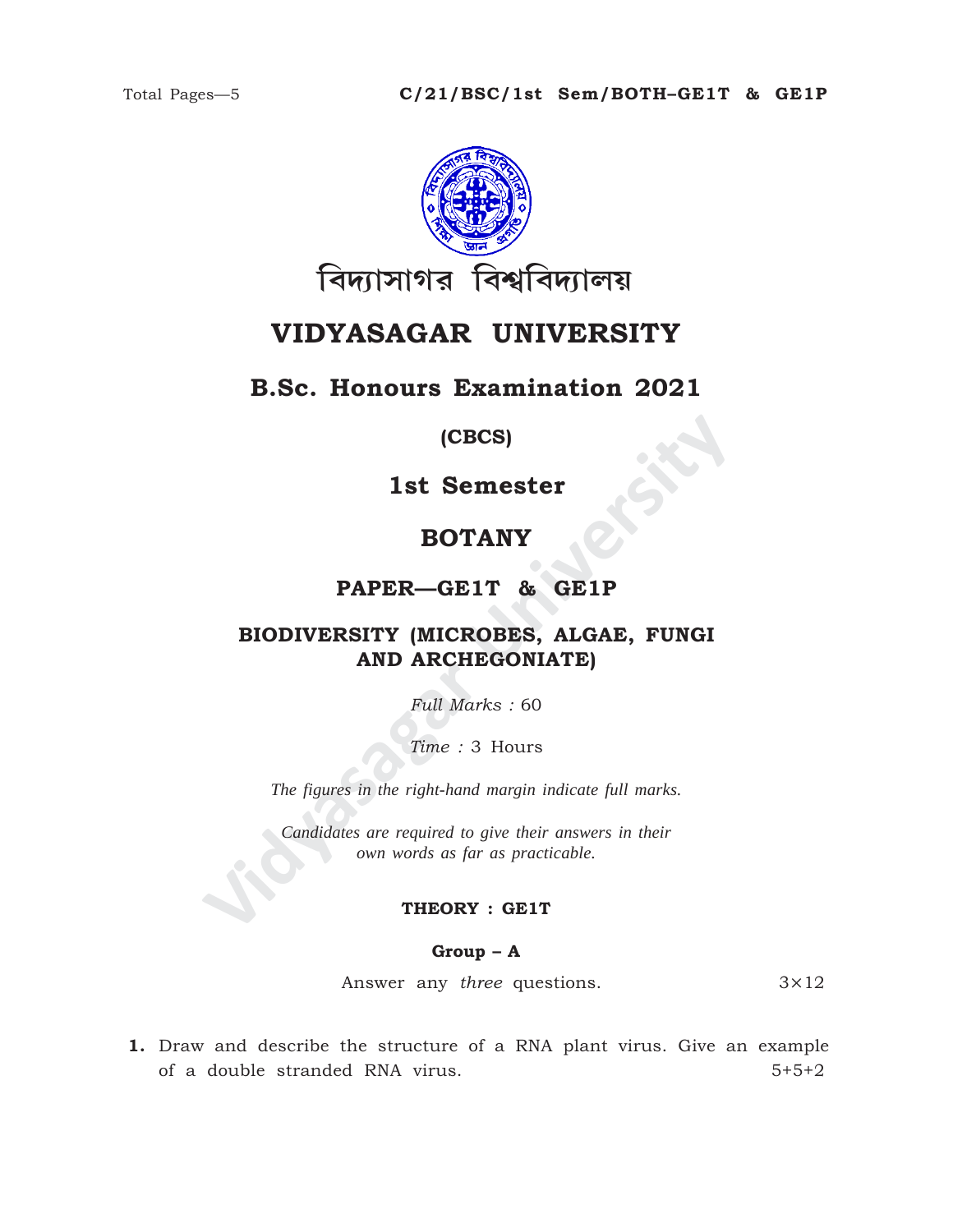- **2.** Describe with suitable diagram the conjugation process of bacteria. Write the name of an anaerobic nitrogen fixing bacteria. 5+5+2
- **3.** Describe with suitable diagram the range of thallus organization of algae. What is cystocarp ?  $5+5+2$
- **4.** What do you mean by term 'Black Fungus'? Write the causal organism of the 'Black Fungus'. Differentiate Ascomycota and Basidiomycota. 2+2+8
- Fraction and habitat. Write the importance of *Sphagnum* sp.<br>
Space the morphological features of *Cooksonia* and *Rhynia* sp.<br>
Space the morphological features of *Cooksonia* and *Rhynia* sp.<br> **Group B**<br>
Answer any *two* **5.** What are the amphibians in plant Kingdom ? State its adaptive features for land habitat. Write the importance of *Sphagnum* sp. 2+6+4
- **6.** Compare the morphological features of *Cooksonia* and *Rhynia* sp. Describe the structures of female reproductive organ of *Cycas* sp. 6+6

# **Group – B**

Answer any *two* questions. 2×2

- **7.** Why Gymnosperms are called naked seeded plant ?
- **8.** What is prothallus ? How does its develop ?
- **9.** What is isospore ? Give an example.
- **10.** Write two scientific names of diploid fungus.

#### **PRACTICAL : GE1P**

Answer any *one* question. 1×20

**1.** Describe the identifying characters of *Oedogonium* sp. Draw a labelled diagram of the bisexual filament of *Oedogonium* sp. What is heterocyst ? Where is it found ?  $8+7+5$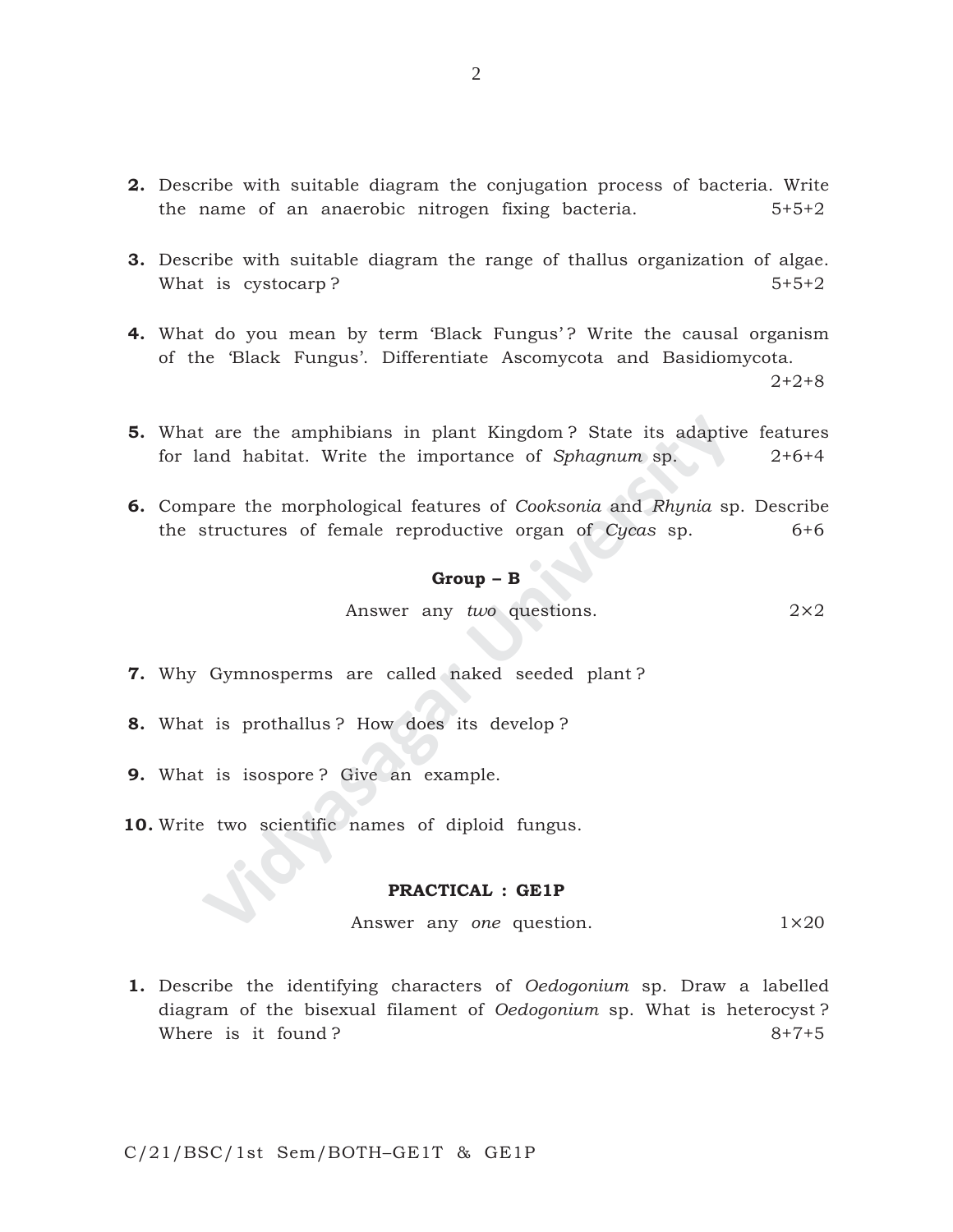- **2.** Draw a labelled diagram of the transverse section of gill of Agaricus sp. Describe the identifying characters of *Puccinia* sp. What is endomycorrhiza? Give an example.  $8 + 7 + 5$
- 3. Draw a labelled diagram of the T.S. of Pteris sorus. Describe the identifying characters of Pteris sp. Write a note on the peristome teeth of Funaria.  $7 + 8 + 5$

# বঙ্গানুবাদ

দক্ষিণ প্রান্তস্থ সংখ্যাণ্ডলি প্রশ্নমান নির্দেশক।

পরীক্ষার্থীদের যথাসম্ভব নিজের ভাষায় উত্তর দেওয়া প্রয়োজন

## বিভাগ-ক

যেকোনো তিনটি প্রশ্নের উত্তর দাও।  $0 x$ 

১। চিত্র সহ একটি RNA উদ্ভিদ ভাইরাসের গঠন বর্ণনা কর। একটি দ্বিতন্ত্রী RNA ভাইরাসের উদাহরণ দাও।

 $6 + 6 + 9$ 

২। চিত্রসহ ব্যাকটেরিয়ার কনজুগেশন পদ্ধতি বর্ণনা কর। অবায়জীবি নাইট্রোজেন সংবদ্ধকারী একটি ব্যাকটেরিয়ার উদাহরণ দাও।  $6 + 6 + 5$ 

- ৩। চিত্রসহ শৈবালের বিভিন্ন প্রকার থ্যালাস বৈচিত্র বর্ণনা কর। সিস্টোকার্প কী?  $6 + 6 + 5$
- 8। Black fungus' বলতে কী বোঝ? এর কারণ অনুজীব কোনটি? Ascomycota and Basidiomycota এর পার্থক্য লেখ।  $2 + 2 + 6$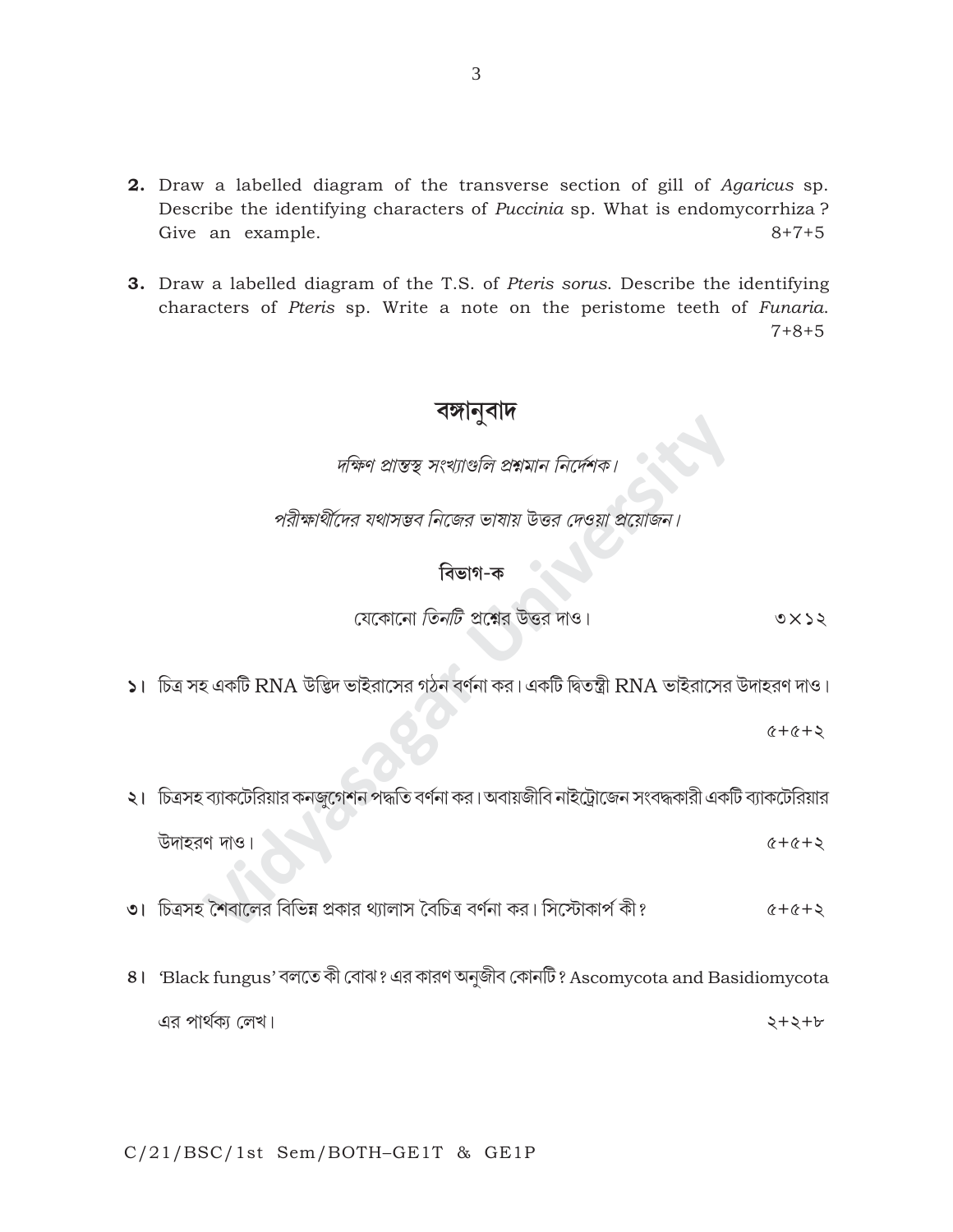৫। উদ্ভিদ জগতের উভচর কারা? তাদের স্থলজ অভিযোজন বর্ণনা কর।  $Sphagnum$ -এর গুরুত্ব বর্ণনা কর।

৬। Cooksonia ও Rhynia এর অঙ্গসংস্থানগত বৈশিষ্ট্যের তুলনামুলক আলোচনা কর। Cycas এর স্ত্রী জননাঙ্গের গঠন বর্ণনা কর।

৬+৬

 $8 + 6 + 8$ 

#### বিভাগ-খ

যেকোনো *দুটি* প্রশ্নের উত্তর দাও।

- ৭। ব্যক্তবীজিদের নগ্নবীজ উদ্ভিদ বলা হয় কেন?
- ৮। প্রোথ্যালাস কী? এটি কিভাবে উৎপন্ন হয়?
- $\mathbf{a}$ । আইসোস্পোর কী? একটি উদাহরণ দাও
- ১০। দুটি ডিপ্লয়েড ছত্রাকের নাম লেখ

#### প্ৰ্যাকটিক্যাল

যেকোনো *একটি* প্রশ্নের উত্তর দাও।  $5x30$ 

 $\vert$ । Oedogonium -এর চিহ্নিতকারী বৈশিষ্ট্য বর্ণনা কর। এর উভয়লিঙ্গ সুত্রাকার দেহের চিত্র অঙ্কন কর। হেটেরোসিষ্ট কী? এইটি কোথায় পাওয়া যায়?  $b + 9 + 6$ 

 $5\times$